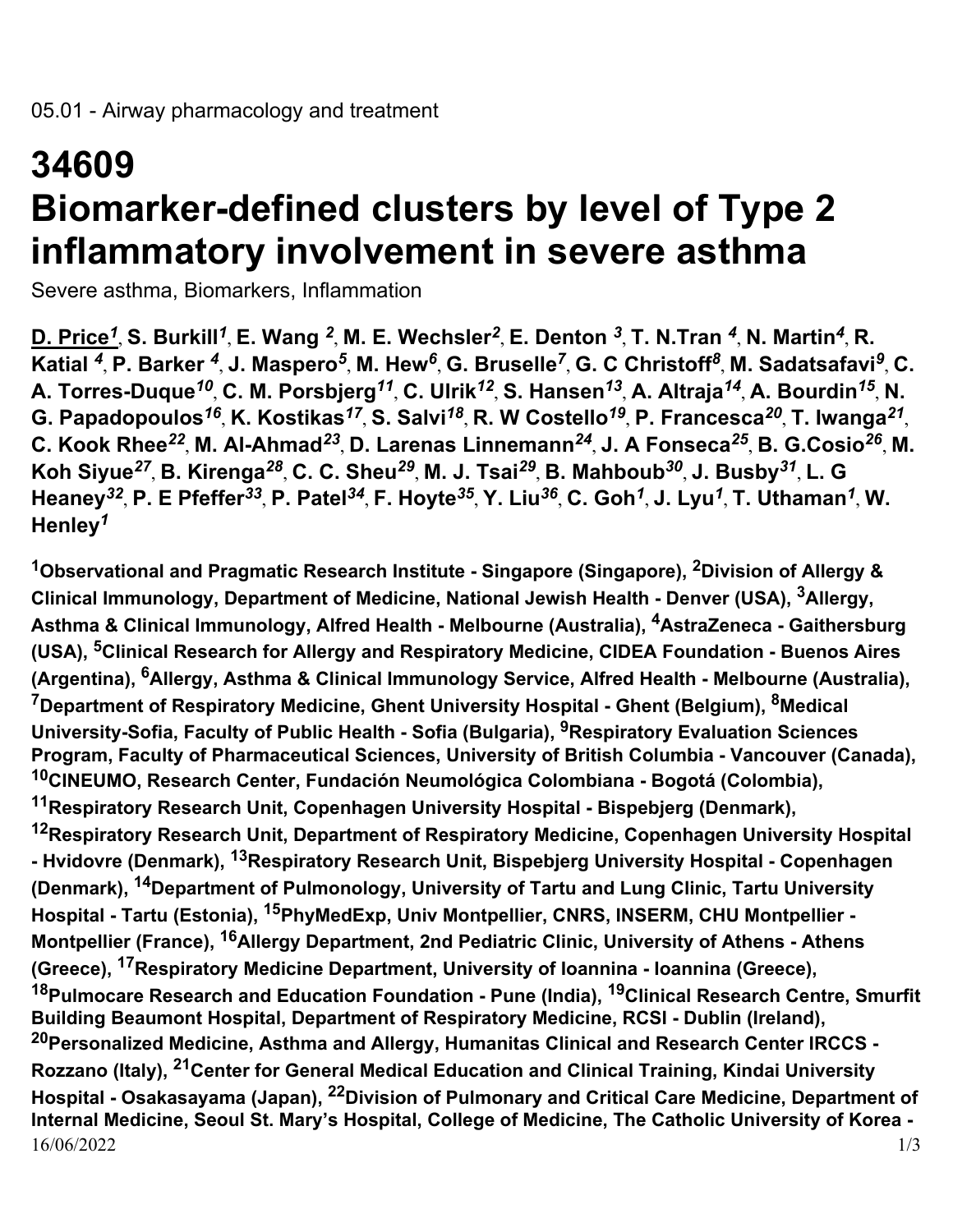**Seoul (South Korea), 23Microbiology Department, Faculty of Medicine, Kuwait University, Al-Rashed Allergy Center, Ministry of Health - Kuwait (Kuwait), 24Centro de Excelencia en Asma y Alergia, Hospital Médica Sur - Ciudad de México (Mexico), 25Health Information and Decision Sciences Department (MEDCIDS) & Center for Health Technology and Services Research (CINTESIS), Faculty of Medicine of University of Porto - Porto (Portugal), 26Son Espases University Hospital-IdISBa-Ciberes - Mallorca (Spain), 27Respiratory & Critical Care Medicine, Singapore General Hospital - Singapore (Singapore), 28Makerere University Lung Institute - Kampala (Uganda), 29Division of Pulmonary and Critical Care Medicine, Department of Internal Medicine, Kaohsiung Medical University Hospital, Kaohsiung Medical University - Taiwan (Taiwan), 30College of Medicine, University of Sharjaha - Sharjaha (Utd.Arab Emir.), 31Centre for Public Health, Queen's University Belfast - Belfast (United Kingdom), 32Wellcome-Wolfson Centre for Experimental Medicine, Queen's University Belfast - Belfast (United Kingdom), 33Department of Respiratory Medicine, Barts Health NHS Trust - London (United Kingdom), 34Respiratory Medicine, Royal Brompton Hospital - London (United Kingdom), 35Division of Allergy and Clinical Immunology, Department of Medicine, National Jewish Health, Denver - Colorado (USA), 36Consulting, Strategy AI & Transformation, Deloitte - Brisbane (Australia)**

**Introduction/Background**: Biomarker-defined clusters of severe asthma patients were previously identified via hierarchical cluster analysis; a cluster of older females with low-to-medium Type 2 (T2) biomarkers was characterized (Denton, E. et al. J Allergy Clin Immunol Pract 2021;9:2680-8.e7).

**Aims and Objectives**: To describe biomarker-defined clusters (blood eosinophil counts [BEC], FeNO, and serum IgE [IgE]) in severe asthma patients, and characterize T2-low asthma using a model-based approach to clustering.

**Methods**: Patients in the International Severe Asthma Registry (ISAR) with biomarker data were included, regardless of biologic use. A Gaussian finite mixture model was used to perform cluster analyses using BEC, FeNO and IgE standardized by z score. The prespecified thresholds for low biomarkers were BEC <300cells/µL, FeNO <25ppb and IgE <75 IU/mL.

**Results**: Of 4459 patients, five clusters were identified. Cluster 1 had females with low T2 biomarkers. Cluster 2 had high BEC and FeNO; Cluster 3, triple T2 biomarker high; Cluster 4, high BEC; Cluster 5, high IgE.

**Figure**: Median (IQR) biomarker levels and characteristics of clusters